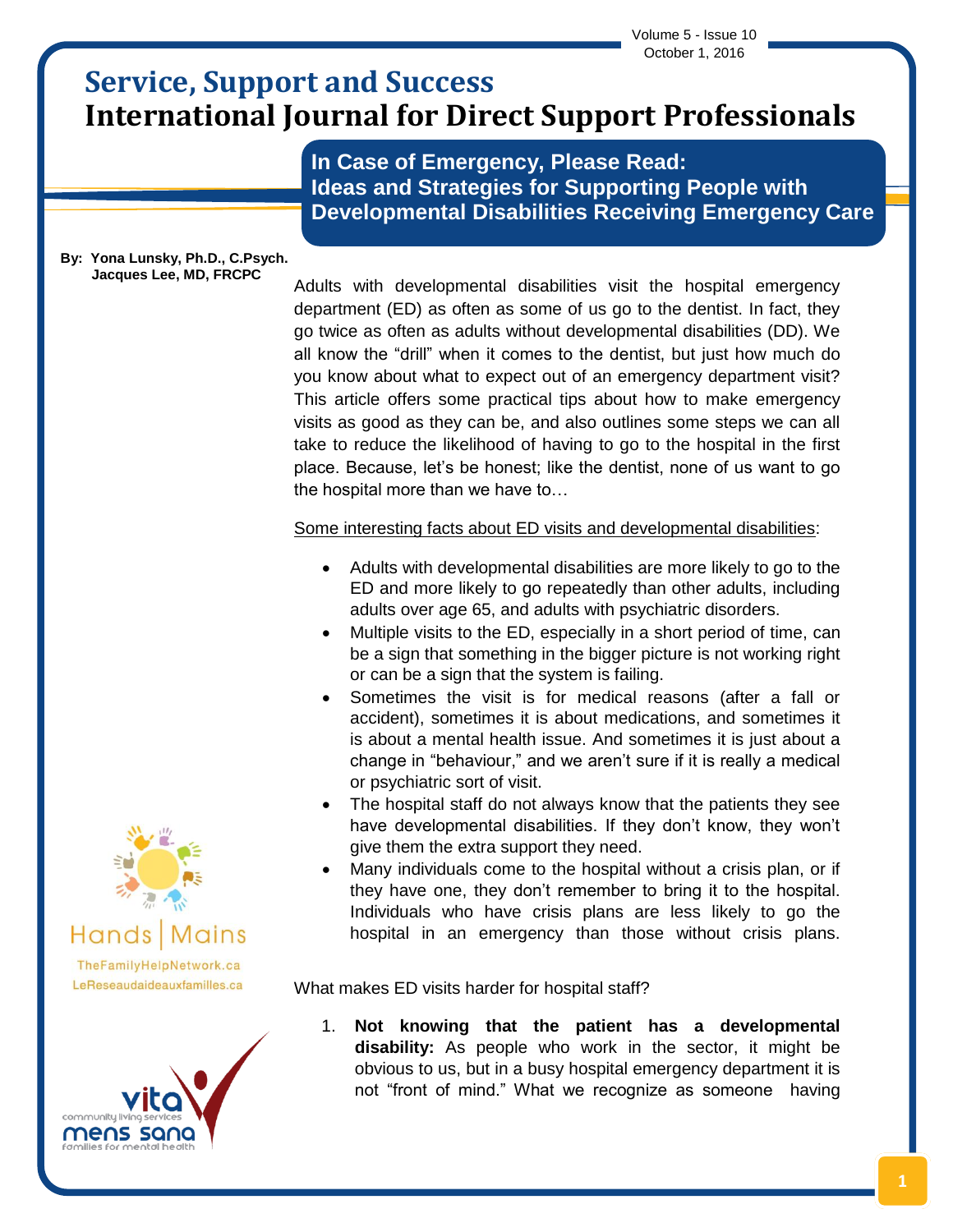a meltdown, not understanding a question, or being eager to please and just saying what they think the doctors want to hear, might not be so obvious to hospital staff who have little experience or training in the developmental disabilities field. Elderly patients generally look old and small children generally look young. Doctors and nurses can also tell if someone is in a wheelchair or if they cannot see or hear. But these days, many of the individuals we support have invisible disabilities, meaning that when they go to the hospital, they forget to wear their "I have a developmental disability button."

- 2. **Missing a medical history:** Sometimes even something that looks like a mental health issue might be related to a medical issue. Doctors and nurses need to know about the health problems that are already there and that might be contributing to the current emergency. But sometimes, each visit feels like the first visit, with no information on file. In some jurisdictions, people have handheld health records to allow people to see their medical history quickly in an emergency, but we don't yet have that here. It can be hard enough to remember medical history details when it is not an emergency, so it is a serious challenge to have that accurate information on hand in a crisis situation.
- 3. **Not knowing current medications:** Almost half of adults with developmental disabilities take multiple medications. But they may not remember what they are called, how much they take a day, or why they are on them, especially in an emergency. This sort of information is critical in an emergency. One of the common reasons for going to hospital can be related to medication side effects, or taking too much of a medication at once.
- 4. **Not knowing how to communicate best with the patient or the best strategies for how to calm the patient down:** Some of the individuals we support can get very overwhelmed in the hospital emergency department. It is loud, sometimes crowded, and without a lot of privacy. For people sensitive to sensory overload, it can be a nightmare.
- 5. **Not knowing who the patient's circle of care is:** Before changing a medication, or making a treatment recommendation, it is important to know who to communicate this information to, and also to get a bit more background. If someone comes to the hospital alone, unless they can give the information reliably themselves, hospital staff may not know who to contact from the DD agency, who the family doctor is, and who other key people are that are managing the problem related to the emergency department visit.

## **What makes visits harder for people with disabilities and direct support workers?**

In some of our research, we have spoken at length with people who have visited the hospital to learn about what is most difficult for them in order to explore how to make things better. Here is what they identified:

- Feeling disrespected by hospital staff
- That the hospital staff don't take their concerns seriously
- That they don't have information about what is happening and why, or what will happen next.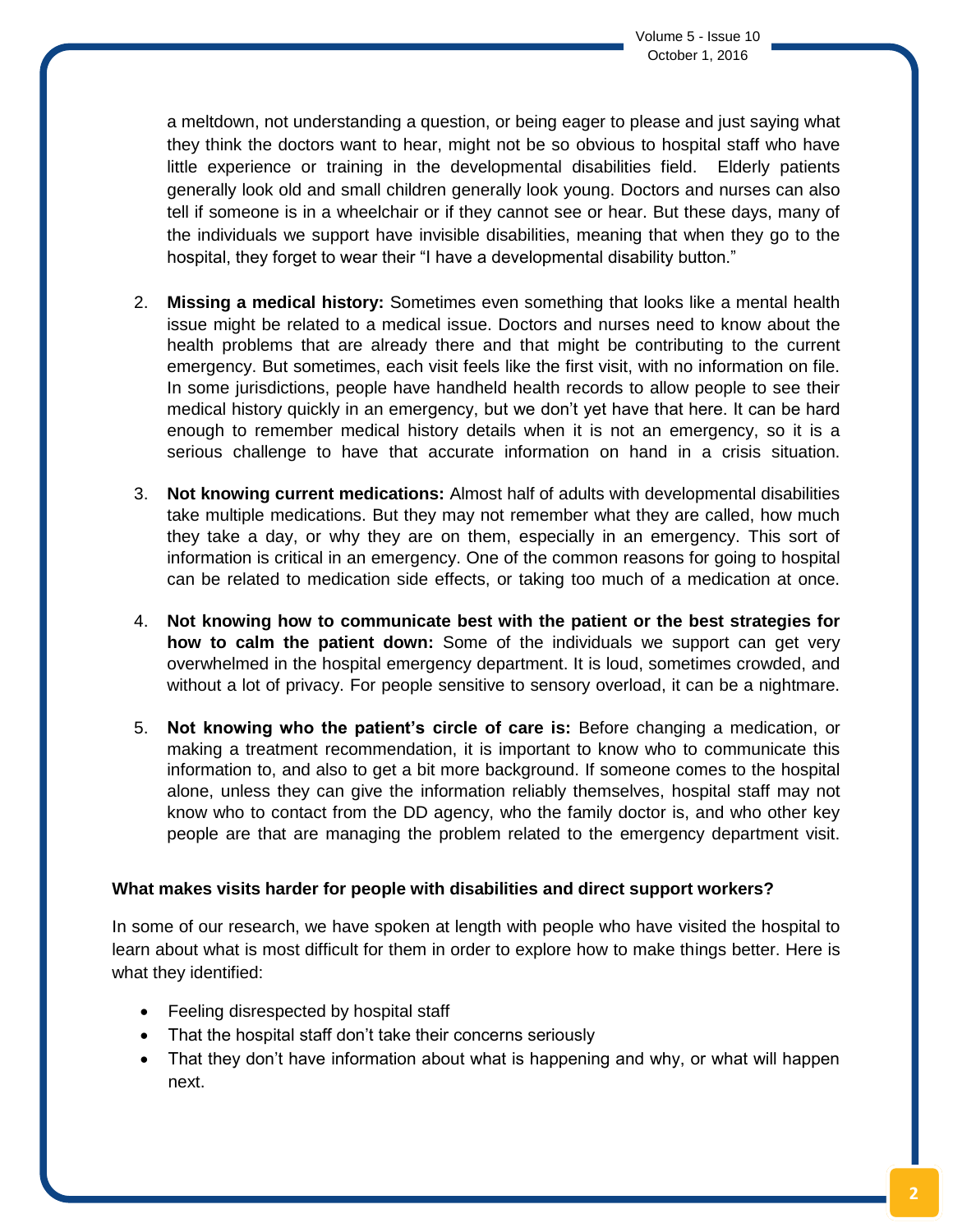In the words of one support worker, "I know that [staff] are terribly busy, however, [show] a little more compassion and [be] a little more sensitive."

### **Solutions**

#### **Before the visit…**

#### **Have a hospital visit kit ready by the door**

Expectant parents are told to have a bag ready by the door. This bag can include all sorts of items to take to the hospital such as the hospital card, a change of clothes, snacks, some tools to help manage pain, a book with instructions, etc. Given how likely emergency visits are for those with developmental disabilities, why not have a bag packed and ready to go? What would be most helpful to have at any hospital visit? Keep such a bag ready and make sure every month that the items in the bag are replenished and that the emergency information is still current.

#### **Don't know what to expect?**

Some people have a very hard time being in the hospital. It is loud, stressful and unfamiliar. One way to make it easier is to know what to expect. There are different ways to become familiar with the hospital emergency department. You can watch a video, read a book, look at photos describing what happens or even play a game that explains it. You can even ask to visit your local emergency department when it is not an emergency as part of crisis planning. (See the end of this article for some resources explaining what to expect).

#### **Care Plan**

Care plans or crisis plans can address many of the issues outlined here. They can have information about medical history, medications, circle of care, communication strategies and ways to calm the person down. BUT REMEMBER: How we package information is JUST AS IMPORTANT as the information itself. It makes good sense to have a comprehensive binder of information to take to medical appointments and to track issues in the community. But big binders can have too much information, or information that is difficult to find in an emergency. If you bring a big binder, don't be surprised if the hospital doesn't know which part to look at and doesn't end up looking at it at all. Short simple communication tools can be helpful here. And the more hospitals get familiar with certain simple tools, the better. So while it is true that your agency probably has their own way to package information, coming up with a similar approach across agencies in your area might be a smart approach. You can even work with your hospital emergency department to develop something that works best for you and for them.

## **Food and Drink**

Remember that you could be there for a while, and sometimes you may have a visit to the emergency department when food places are closed. You and the person you are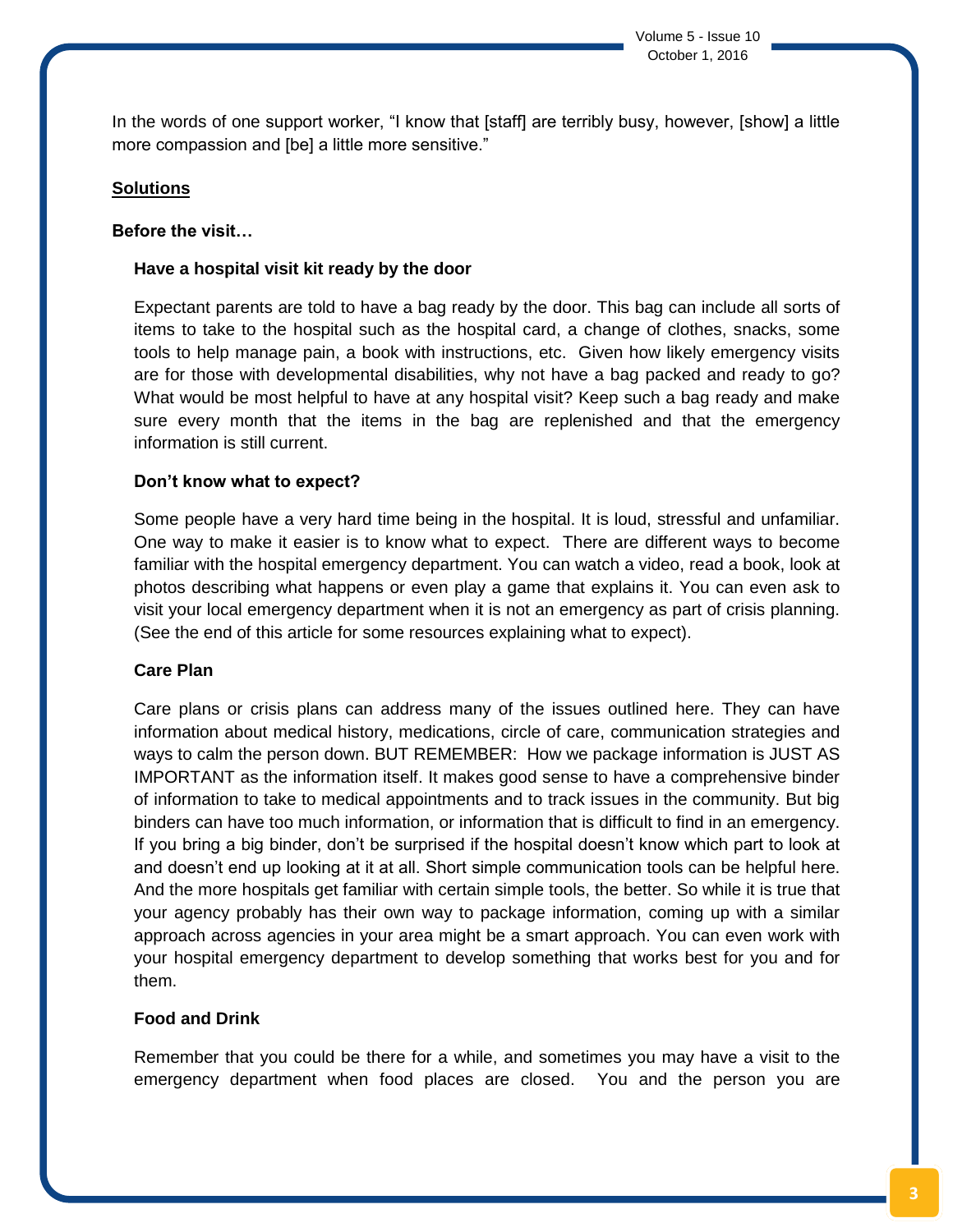supporting need to remember to eat and stay hydrated if you want to stay calm, and it can be handy to have some good snacks available at your fingertips.

## **Activities to Pass the Time**

Some activities may include looking at a photo album, reading a book, colouring, playing a game, bringing headphones and an electronic device, such as a cell phone or tablet, for listening to music or watching videos. These days, most hospitals have free Wi-Fi. Don't forget to bring a charger in case the battery runs low.

## **Medications for the Next 24 Hours**

The hospital will not give your regular medication when you are in the emergency department. It is important to always have an up-to-date list of medications, but you might not have one on hand. Know your pharmacy. They can send the necessary information if you call and ask. Sometimes the hospitals already have information on medications that they can look up themselves. In Ontario, hospital staff in the emergency department can check the medications of everyone who is part of the Ontario Disability Support Program, or ODSP. They are used to doing this with their patients older than 65, but they don't always remember that they can do this for the people under age 65.

## **Communication Aids**

You want the person you are supporting to be as involved as possible in the assessment. You know how they communicate best. Is there anything you can bring to support that communication? This might involve a communication book, or board, glasses or a hearing aid. You can model how to best communicate using these tools during the assessment. Visuals can be so helpful, including visuals of what life is like outside of hospital, or before the crisis. (This could involve photos of where the person lives, activities they like to do videos of them when they are feeling better).

## **At the Hospital…**

## **Patience**

Remember that everyone has to wait in hospital, and the hospital has to regularly check that they are speaking with the right person and that they have the correct information. This means you have to repeat yourself. A LOT. Don't assume just because you explained something to one person that the next person you meet with will have that information. They might and they might not.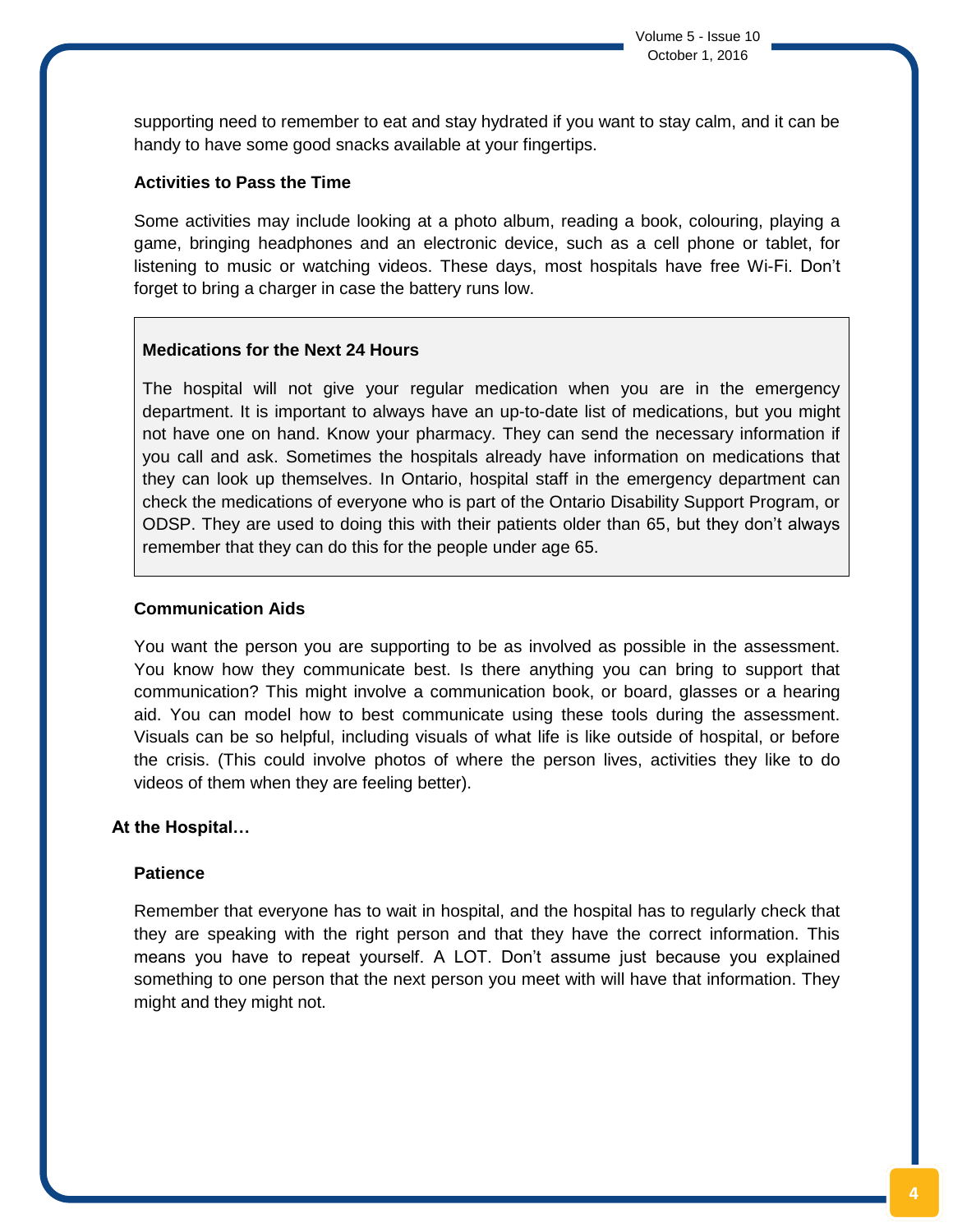## **Model respect and promote dignity**

Hospital emergencies make patients feel vulnerable. This can include wearing a gown, being touched in private areas, and not having a lot of say in making decisions. Anything you can do as staff to preserve dignity in a difficult situation is so important. You can help show hospital staff how to interact with the person you are supporting. Allow them to make decisions for themselves, and help them to have a voice. If a question is asked to you but you think the health care staff should be directing it to the person you are supporting, give the question back to them. Show the staff how you might ask the question differently. The hospital staff will appreciate the quick learning they can do by watching you. Remember that the Health Passport provides information on communication preferences.

## **Don't be afraid to offer your help if the person you are supporting would like it**

The hospital staff may not realize that the person you are supporting might be more comfortable with you there during certain procedures such as taking blood or having an xray. You might have some great ideas about how to rephrase a question, or the best position to be in. Explain your role, and explain it more than once if you need to. It can even be written down on the simple care plan that you share (e.g., I feel less anxious when my staff are with me and can help me).

## **Tests and procedures**

Not sure what happens next or unfamiliar with the test or procedure they have suggested is going to happen? Ask about it. "What does it look like? How long will that take? Can I be in the room? Can we watch a video about the procedure, or see some photos to prepare ourselves for it?"

## **Information coming out of the hospital is as important as what goes into the hospital**

Some hospitals do a great job of sending information from the hospital to the family doctor, but other hospitals rely on the patient or caregivers to share that information. Even the hospitals that send information to the family doctor may not explain that same information clearly to the patient and caregivers. That means that, if there is a "plan," it is not well understood, and it is probably not followed. (Sounds like broken telephone?) This makes another visit more likely in the future.

As staff, you can play a vital role in terms of making sure both you and the person you support really understand what needs to happen after the hospital visit. Have the conversation and get something in writing about what happened in hospital and what comes next. The Exit Interview is one example of a template to help record this information.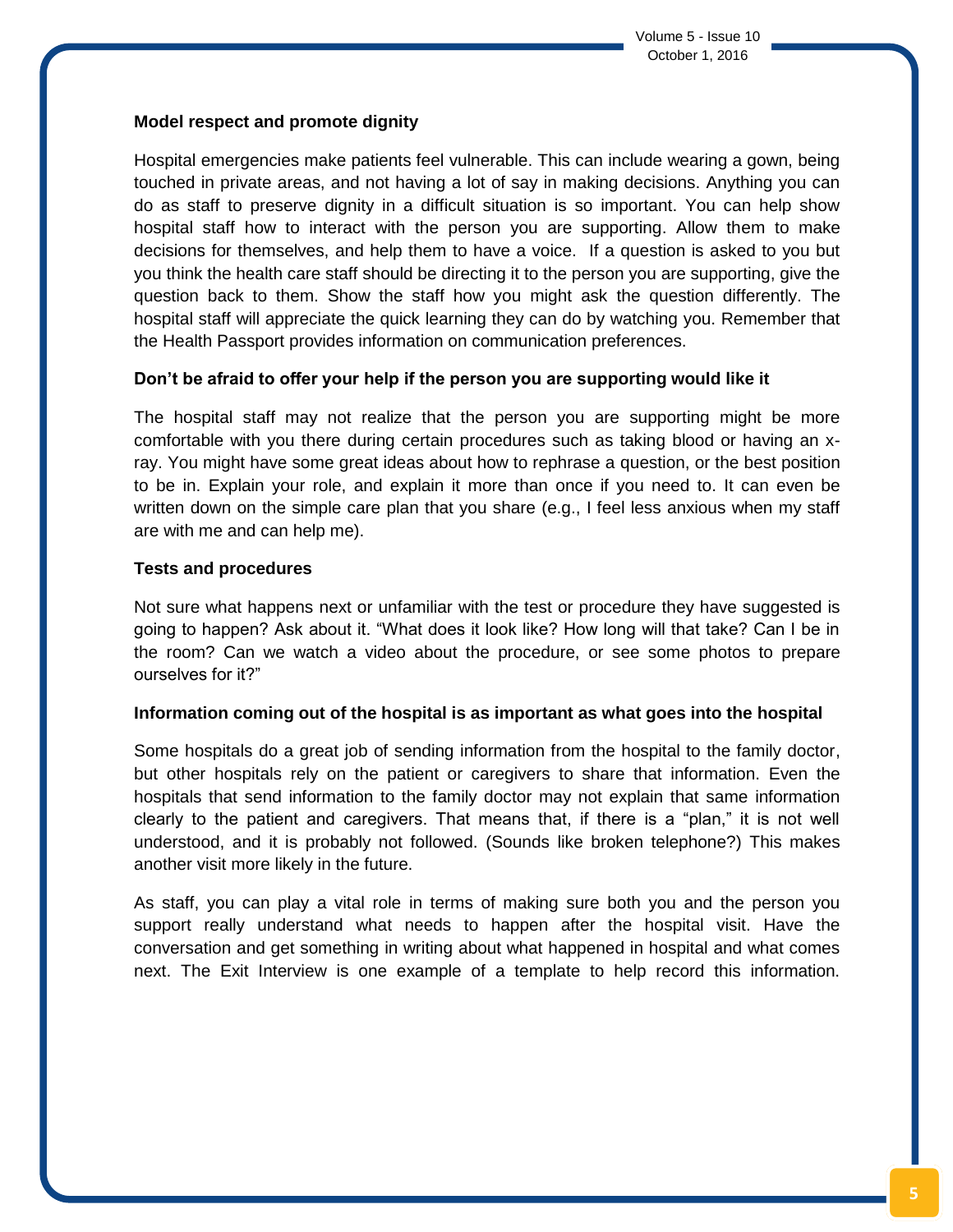Volume 5 - Issue 10 October 1, 2016

## **Resources**

Here are some websites/tools that you can use to learn more about caring for individuals with DD, in the emergency department and beyond!

- [Tips, tricks and tools to create the](https://www.porticonetwork.ca/web/hcardd/kte/emergency-department-toolkit-v2/adapting-clinical-approaches)  [best ED experience possible for you](https://www.porticonetwork.ca/web/hcardd/kte/emergency-department-toolkit-v2/adapting-clinical-approaches)  [and your client](https://www.porticonetwork.ca/web/hcardd/kte/emergency-department-toolkit-v2/adapting-clinical-approaches) (scroll down midway to the 'Resources for Patients and Caregivers' section)
- [A 'cheat sheet' for caregivers to](http://www.surreyplace.on.ca/documents/Primary%20Care/Guidance%20about%20Emergencies%20for%20Caregivers.pdf)  [smoothly manage an emergency](http://www.surreyplace.on.ca/documents/Primary%20Care/Guidance%20about%20Emergencies%20for%20Caregivers.pdf)
- Help hospital staff understand your client better with the ['About Me'](https://www.porticonetwork.ca/documents/38773/60468/About+Me_YM_Large+Print.pdf/b2bf97c4-9b6c-46ea-98dc-2faac4392020)  [booklet](https://www.porticonetwork.ca/documents/38773/60468/About+Me_YM_Large+Print.pdf/b2bf97c4-9b6c-46ea-98dc-2faac4392020)
- Encourage your client to fill out ["Today's ER Visit: My Exit Interview"](https://www.porticonetwork.ca/documents/38160/99698/Exit+InterviewPDF/f11e6ee2-eef5-471e-9950-e3fb16c7bc5c) to summarize his/her most recent visit to improve the continuity of care
- [H-CARDD website](https://www.porticonetwork.ca/web/hcardd) for more information and resources

Check out these informative and engaging videos about DD emergency department use!

- ['Using emergency services: What](https://www.youtube.com/watch?v=E46nj1rI0-s)  [clients with developmental disabilities](https://www.youtube.com/watch?v=E46nj1rI0-s)  [should expect:'](https://www.youtube.com/watch?v=E46nj1rI0-s) A video that explains how to prepare your client to utilize emergency services, as well as how to help the ED best care for your client
- ['Use of emergency room services by](https://www.youtube.com/watch?v=7tmBTntnD40)  [patients with developmental](https://www.youtube.com/watch?v=7tmBTntnD40)  [disabilities:'](https://www.youtube.com/watch?v=7tmBTntnD40) Research findings on emergency departments and what to do to best prepare for your visit

## ['What to expect when you go to the](https://www.youtube.com/watch?v=ChpElet6ENs)  [ER:'](https://www.youtube.com/watch?v=ChpElet6ENs) A walk-through of what occurs during a visit to the emergency department

## **About the authors:**

Yona Lunsky (Ph.D., C.Psych.) is a Clinician Scientist at the Centre for Addiction and Mental Health and Director of the H-CARDD program.

[Jacques Lee](http://sunnybrook.ca/research/team/member.asp?t=11&page=1205&m=104) (MD, FRCPC) is an Emergency Physician and the Director of Research and Scholarly Activity, in the Department of Emergency Services at Sunnybrook Health Sciences Centre. Dr. Lee is a co-lead on the H-CARDD project on [emergency care.](https://www.porticonetwork.ca/web/hcardd/special-topics/emergency-care)